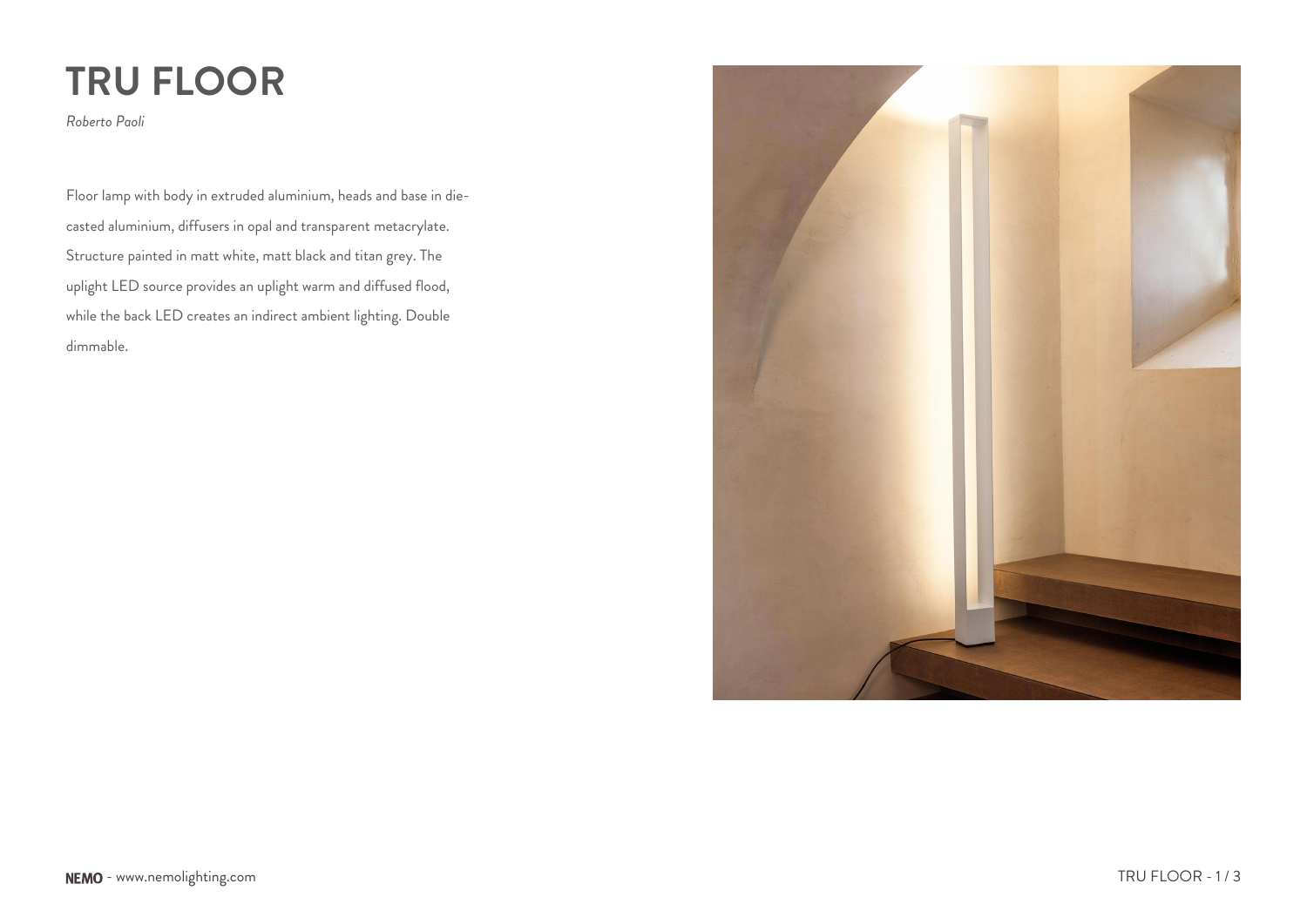# LED 2700K

### **LAMPING**

**Total power Emission Switching Tension Color temperature** Luminous flux **Typ cri Energy class Materials** 

**TRU LGG 25** gold painted **TRU LNN 25** black/white **TRU LWW 25** white/white

### **PACKAGE**

## *Certificazioni*

CE EHI

| <b>LAMPING</b>      |                                  |
|---------------------|----------------------------------|
| Source              | linear LED + LED board           |
| <b>Total power</b>  | $41W + 16W$                      |
| <b>Emission</b>     | up + back, indirect              |
| <b>Switching</b>    | double dimming, push on board    |
| Tension             | 110/240V                         |
| Color temperature   | 2700K                            |
| Luminous flux       | 4080lm + 2660lm                  |
| Typ cri             | 83                               |
| <b>Energy class</b> | $A+$                             |
| <b>Materials</b>    | $aluminium + PC$                 |
| <b>Notes</b>        | cable lenght 3,3m, push on board |
|                     |                                  |

# *Codes Structure*

**TRU LDD 25** titan grey/white

Package 01 28x26x20 cm / Gross weight: 8 Kg Package 02 22x17x191 cm / Gross weight: 4 Kg